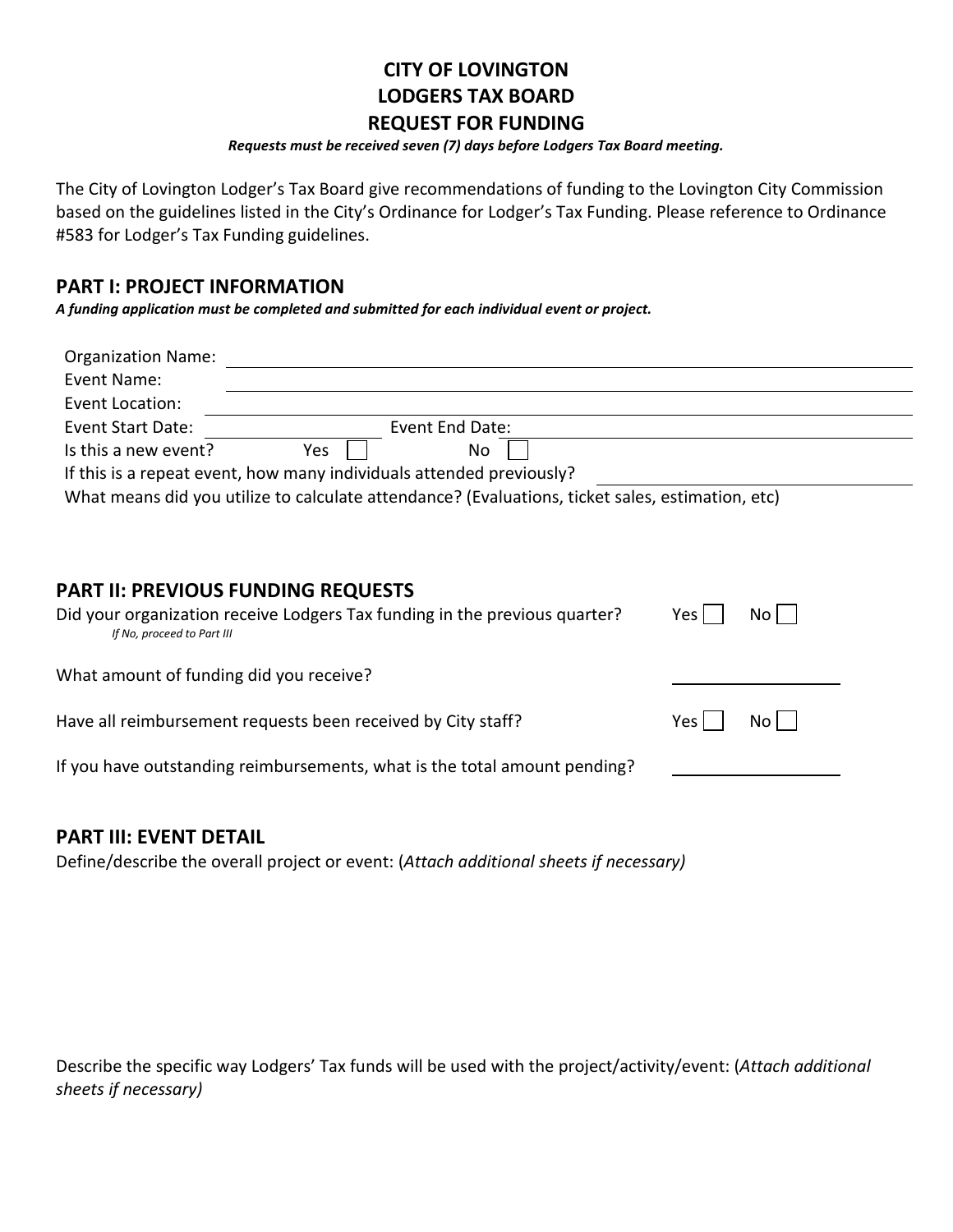| <b>Lodger's Tax Request for Funding</b><br><b>Event Information</b> |                 |             |                                                          |                 |                             |          |              |                                            |
|---------------------------------------------------------------------|-----------------|-------------|----------------------------------------------------------|-----------------|-----------------------------|----------|--------------|--------------------------------------------|
| <b>Name of Event</b>                                                |                 |             |                                                          |                 |                             |          |              |                                            |
| <b>Date</b>                                                         |                 |             |                                                          |                 |                             |          |              |                                            |
| Location                                                            |                 |             |                                                          |                 |                             |          |              |                                            |
|                                                                     |                 |             |                                                          |                 |                             |          |              |                                            |
| <b>Description</b>                                                  |                 |             |                                                          |                 |                             |          |              |                                            |
| <b>Expected Attendance</b>                                          |                 |             | # of Overnighters                                        |                 |                             |          |              |                                            |
| Is this an annual event?                                            |                 |             | Is this a new event?                                     |                 |                             |          |              |                                            |
|                                                                     |                 |             | <b>PRINTING</b>                                          |                 |                             |          |              |                                            |
|                                                                     | Cost            | Quantity    | Total                                                    |                 | Cost                        | Quantity | <b>Total</b> |                                            |
| Posters (save-the-date)                                             |                 |             | $\overline{\phantom{a}}$                                 | <b>Flyers</b>   |                             |          |              | 0.00                                       |
| Programs                                                            | <b>SUBTOTAL</b> |             | $\qquad \qquad \blacksquare$<br>$\overline{\phantom{a}}$ | <b>Tickets</b>  | <b>SUBTOTAL</b>             |          |              | $\overline{\phantom{a}}$<br>$\blacksquare$ |
|                                                                     | Cost            | Quantity    | <b>Total</b>                                             |                 |                             |          |              |                                            |
| <b>Mailings</b>                                                     |                 |             |                                                          |                 | <b>TOTAL PRINTING COSTS</b> |          |              |                                            |
|                                                                     |                 |             | <b>PRINT MEDIA</b>                                       |                 |                             |          |              |                                            |
|                                                                     |                 | <b>Name</b> |                                                          | # of ads        | Cost                        |          | <b>Total</b> |                                            |
| Newspaper                                                           |                 |             |                                                          |                 |                             |          |              |                                            |
|                                                                     |                 |             |                                                          | <b>SUBTOTAL</b> |                             |          |              |                                            |
|                                                                     |                 | <b>Name</b> |                                                          | # of ads        |                             | Cost     | <b>Total</b> |                                            |
| Magazine/Other                                                      |                 |             |                                                          |                 |                             |          |              | $\blacksquare$                             |
|                                                                     |                 |             |                                                          |                 |                             |          |              |                                            |
|                                                                     |                 |             |                                                          | <b>SUBTOTAL</b> |                             |          |              | $\overline{\phantom{a}}$                   |
|                                                                     |                 |             |                                                          |                 | <b>TOTAL PRINT MEDIA</b>    |          |              | $\blacksquare$                             |
|                                                                     |                 | Name        | <b>ELECTRONIC MEDIA</b>                                  | # of spots      |                             | Cost     | <b>Total</b> |                                            |
| Radio                                                               |                 |             |                                                          |                 |                             |          |              | $\overline{\phantom{a}}$                   |
|                                                                     |                 |             |                                                          |                 |                             |          |              |                                            |
| <b>Television</b>                                                   |                 |             |                                                          |                 |                             |          |              |                                            |
|                                                                     |                 |             |                                                          |                 |                             |          |              |                                            |
| <b>Social Media</b>                                                 |                 |             |                                                          |                 |                             |          |              |                                            |
|                                                                     |                 |             |                                                          |                 |                             |          |              | $\blacksquare$                             |
|                                                                     |                 |             | <b>OTHER EXPENSE</b>                                     |                 | <b>TOTAL ELECTR. MEDIA</b>  |          |              |                                            |
|                                                                     |                 | Name        |                                                          | # of item       |                             | Cost     | <b>Total</b> |                                            |
| <b>Professional Performance Fees</b>                                |                 |             |                                                          |                 |                             |          |              | $\overline{\phantom{a}}$                   |
| <b>Sound and Lighting Costs</b>                                     |                 |             |                                                          |                 |                             |          |              |                                            |
| <b>Sanction Fees</b>                                                |                 |             |                                                          |                 |                             |          |              |                                            |
| Promotional Items (eg: tshirts,                                     |                 |             |                                                          |                 |                             |          |              |                                            |
| rings, etc.)<br>Other: (please list)                                |                 |             |                                                          |                 |                             |          |              |                                            |
|                                                                     |                 |             |                                                          |                 |                             |          |              |                                            |
|                                                                     |                 |             |                                                          |                 |                             |          |              |                                            |
|                                                                     |                 |             |                                                          |                 |                             |          |              |                                            |
|                                                                     |                 |             |                                                          |                 |                             |          |              |                                            |
|                                                                     |                 |             |                                                          |                 |                             |          |              |                                            |
|                                                                     |                 |             |                                                          |                 | <b>TOTAL OTHER EXPENSE</b>  |          |              | $\blacksquare$                             |
| <b>TOTAL REQUEST FOR EVENT</b>                                      |                 |             |                                                          |                 |                             |          |              |                                            |